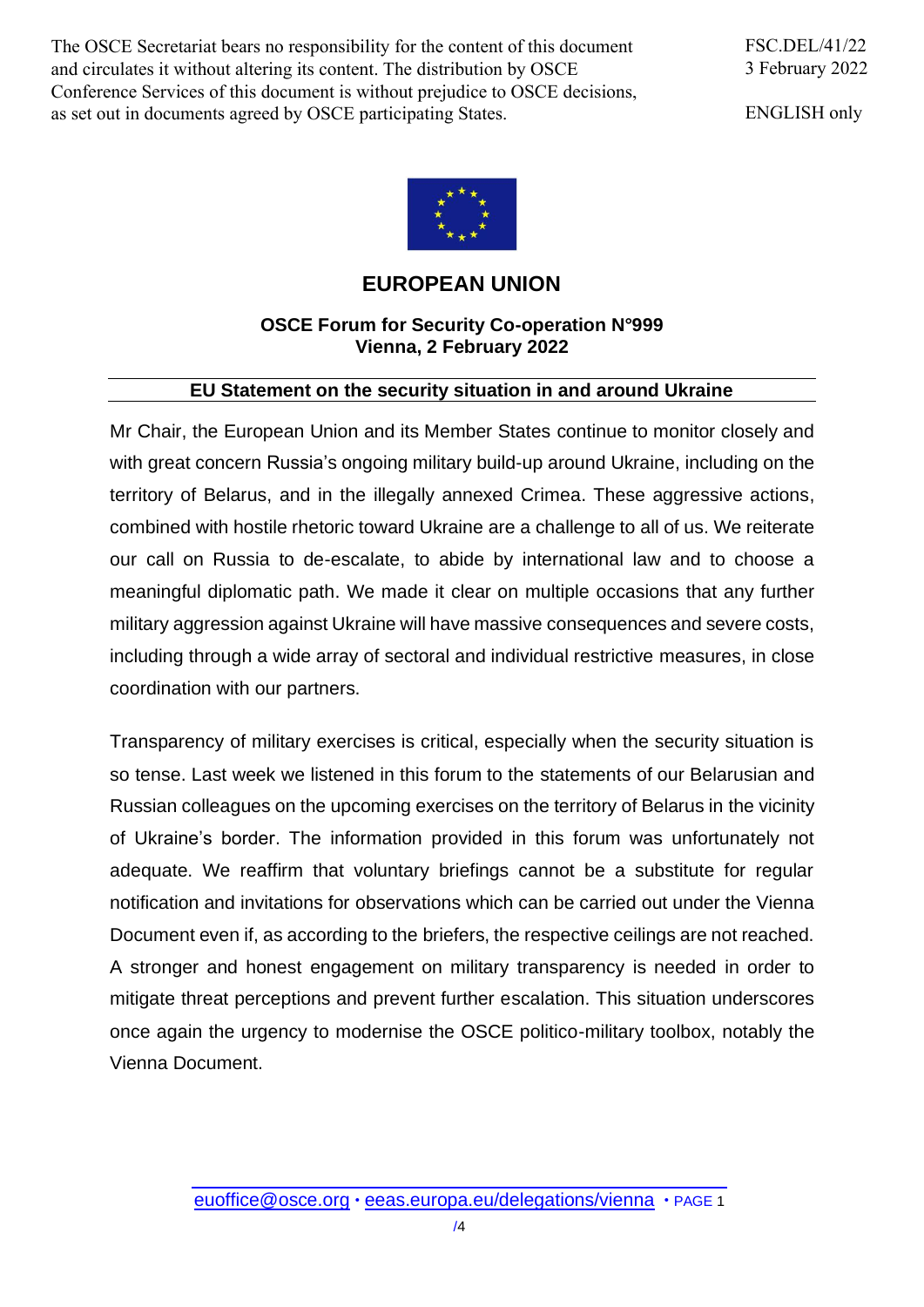We underline the importance of a renewed and substantial dialogue in line with the key principles that underpin European security. The OSCE is the most appropriate and inclusive platform to this effect. As stated in the EU Foreign Affairs Council Conclusions of 24 January, we stand ready to actively contribute to such a debate and address security concerns of all pS. We firmly support the Polish CiO's initiative to swiftly launch a specific process with a focus on military transparency, risk reduction, incident prevention, conflict management and non-military aspects of security.

Mr Chair, we fully support renewed international diplomatic efforts within the Normandy format and the Trilateral Contact Group, which are aimed at reaching a political solution to the conflict in full respect of Ukraine's sovereignty and territorial integrity within its internationally recognized borders. We call on both sides to implement the Minsk agreements in their entirety and underscore Russia's responsibility, as a party to the conflict, in this regard. We are encouraged by the renewed commitment of the sides, expressed at the last meeting of the N4 advisors in Paris on 26 January, to pursue discussions in the Normandy format towards the full implementation of the Minsk agreements and the observance of the ceasefire. The N4 advisors have also underlined the importance to intensify the work within the TCG. We hope for the resumption of the TCG meetings in person which should have a positive impact on the process.

We appreciate and commend the work of the monitors of the OSCE Special Monitoring Mission in Ukraine. We are grateful for the regular reporting and updates, including the most recent one by the Chief Monitor Amb. Cevik two days ago. We deplore that Russia continues to limit activities and the presence of the SMM in non-government controlled areas of Ukraine. Recurrent hostile rhetoric against the SMM, interference with its technical assets and unprecedented chronic restrictions to its freedom of movement in non-government controlled areas are unacceptable. Russia continues to blame Ukraine for the alleged build-up in Donbas. The SMM provides however another picture. Last week it reported again the presence of 57 Minsk-proscribed weapons beyond withdrawal lines and outside designated storage sites, out of which 56, i.e. 98% were in the area held by the Russia-backed armed formation. We urge the Russian Federation to use its considerable influence over the armed formations it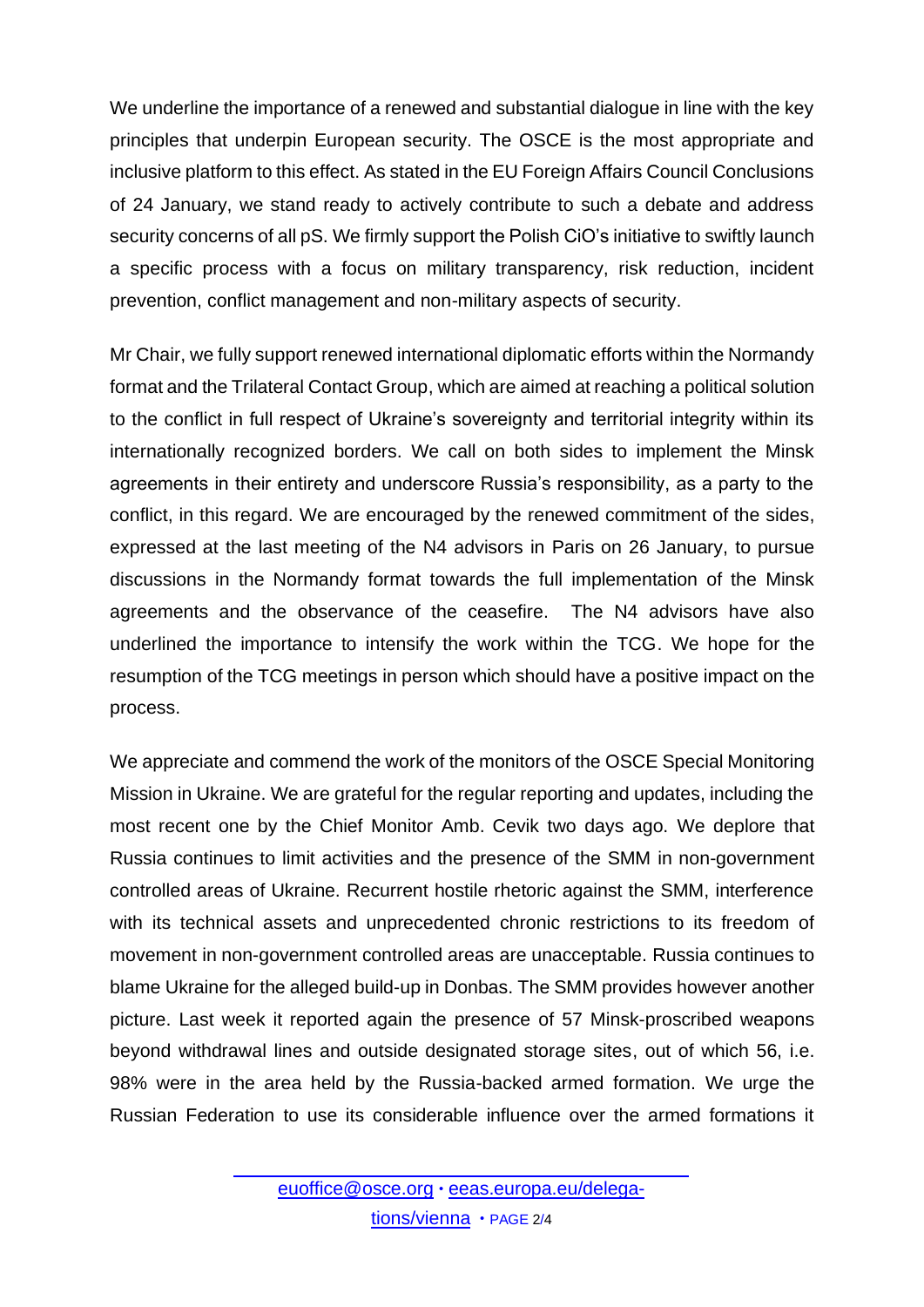backs to ensure that all restrictions affecting the SMM work be lifted immediately and the Mission be provided with unrestricted access throughout Ukraine, in accordance with its mandate

We remain firm in our call on all sides to swiftly and fully implement the Minsk agreements and honour their commitments in full in order to achieve a sustainable political solution to the conflict in line with OSCE principles and commitments. Respect for these principles and commitments must be restored. We underline Russia's responsibility in this regard and once again call on Russia to use its considerable influence over the armed formations it backs to meet these commitments in full. We reiterate our deep concern about the presence of military equipment and personnel from Russia in the conflict zone. We call on Russia to immediately stop providing financial and military support to the armed formations. The ceasefire must be respected. All Minsk-regulated weapons must be withdrawn. All foreign armed formations, military equipment and mercenaries must be removed from Ukraine. Reestablishing full Ukrainian control over its state border is essential.

We recall our unwavering support to the sovereignty, territorial integrity, unity and independence of Ukraine within its internationally recognised borders and call upon Russia to do likewise. We urge Russia to recognise these fundamental principles that it has itself invoked many times and to contribute, by acts and public pronouncements, to stabilising the situation and reversing moves that contravene these principles. We strongly condemn the clear violation of Ukrainian sovereignty and territorial integrity by acts of aggression by the Russian armed forces since February 2014 and the illegal annexation of the Autonomous Republic of Crimea and the city of Sevastopol to the Russian Federation, which we will not recognise. We continue to call on Russia to ensure unhindered and free passage to and from the Sea of Azov in accordance with international law. We express our deep concern about the ongoing large-scale militarisation of the Crimean peninsula by Russia, which continues to impact the security situation in the Black Sea region and beyond.

The Candidate Countries the REPUBLIC of NORTH MACEDONIA\*, MONTENEGRO\* and ALBANIA\* and the EFTA countries ICELAND, LIECHTENSTEIN and NORWAY, members of the European Economic Area, as well as UKRAINE, the REPUBLIC OF